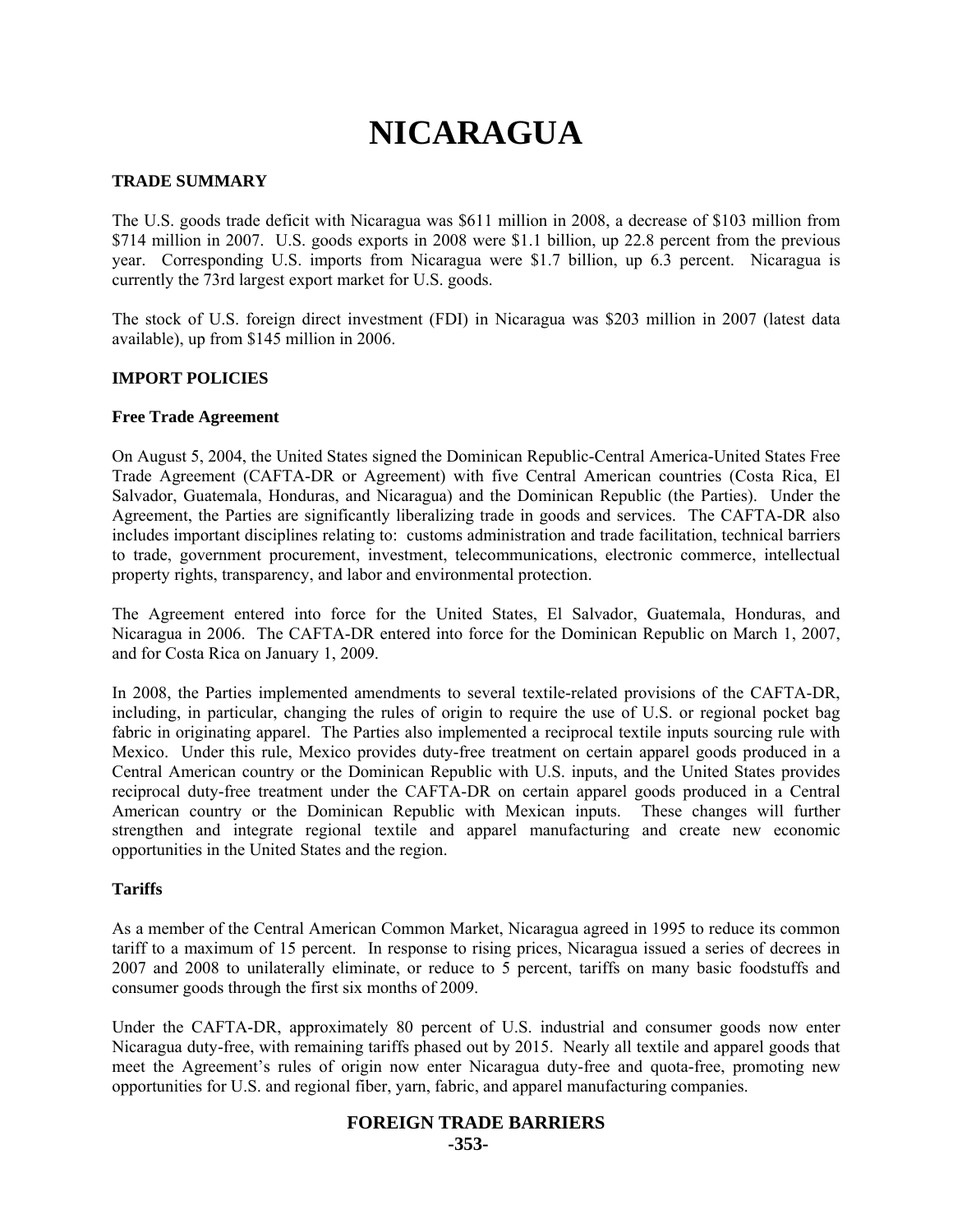Under the CAFTA-DR, more than half of U.S. agricultural exports now enter Nicaragua duty-free. Nicaragua will eliminate its remaining tariffs on nearly all agricultural goods by 2025, including those on pork, rice, and yellow corn. Nicaragua will eliminate its tariffs on chicken leg quarters and rice by 2023 and on dairy products by 2025. For certain products, tariff-rate quotas (TRQs) will permit duty-free access for specified quantities during the tariff phase-out period, with the duty-free amount expanding during that period. Nicaragua will liberalize trade in white corn through expansion of a TRQ, rather than by tariff reductions.

#### **Nontariff Measures**

Under the CAFTA-DR, Nicaragua committed to improve transparency and efficiency in administering customs procedures, including the CAFTA-DR rules of origin. Nicaragua also committed to ensuring greater procedural certainty and fairness in the administration of these procedures, and all the CAFTA-DR countries agreed to share information to combat illegal transshipment of goods.

The government levies a "selective consumption tax" on some luxury items that is 15 percent or less, with a few exceptions. The tax is not applied exclusively to imports; however, domestic goods are taxed on the manufacturer's price, while imports are taxed on the cost, insurance, and freight value. Alcoholic beverages and tobacco products are taxed on the price billed to the retailer.

### **STANDARDS, TESTING, LABELING, AND CERTIFICATION**

Nicaragua and the other four Central American Parties to the CAFTA-DR are in the process of developing common standards for the importation of several products, including distilled spirits, which may facilitate trade.

Under the CAFTA-DR, Nicaragua reaffirmed its commitment to abide by the terms of the WTO Import Licensing Agreement. The Ministry of Health must provide a permit, renewable every five years, for the importation of any alcoholic beverage. U.S. industry has expressed concern about Nicaragua's proposed standards for alcoholic beverages distilled from sugarcane.

#### **Sanitary and Phytosanitary Measures**

During the CAFTA-DR negotiations, the governments created an intergovernmental working group to discuss sanitary and phytosanitary (SPS) barriers to agricultural trade. Through the work of this group, Nicaragua committed to resolving specific measures affecting U.S. exports to Nicaragua. For example, Nicaragua now recognizes the equivalence of the U.S. food safety and inspection systems for beef, pork, and poultry, thereby eliminating the need for plant-by-plant inspections of U.S. producers.

In February 2009, Nicaragua fully opened its market to all U.S. beef and beef products in line with the World Organization for Animal Health (OIE) guidelines for "controlled risk" countries for Bovine Spongiform Encephalopathy (BSE). The OIE categorized the United States as "controlled risk" for BSE in May 2007. Prior to February 2009, Nicaragua prohibited imports of U.S. deboned beef from cattle 30 months of age and older and bone-in beef from cattle of any age. Nicaragua based its import prohibition on the 2003 discovery of a BSE positive animal in the United States.

In 2008, Nicaragua and the four other Central American Parties to the CAFTA-DR notified to the WTO a set of microbiological criteria for all raw and processed food products imported into any of these countries. The United States has some concerns with these criteria and in May 2008 submitted comments

#### **FOREIGN TRADE BARRIERS -354-**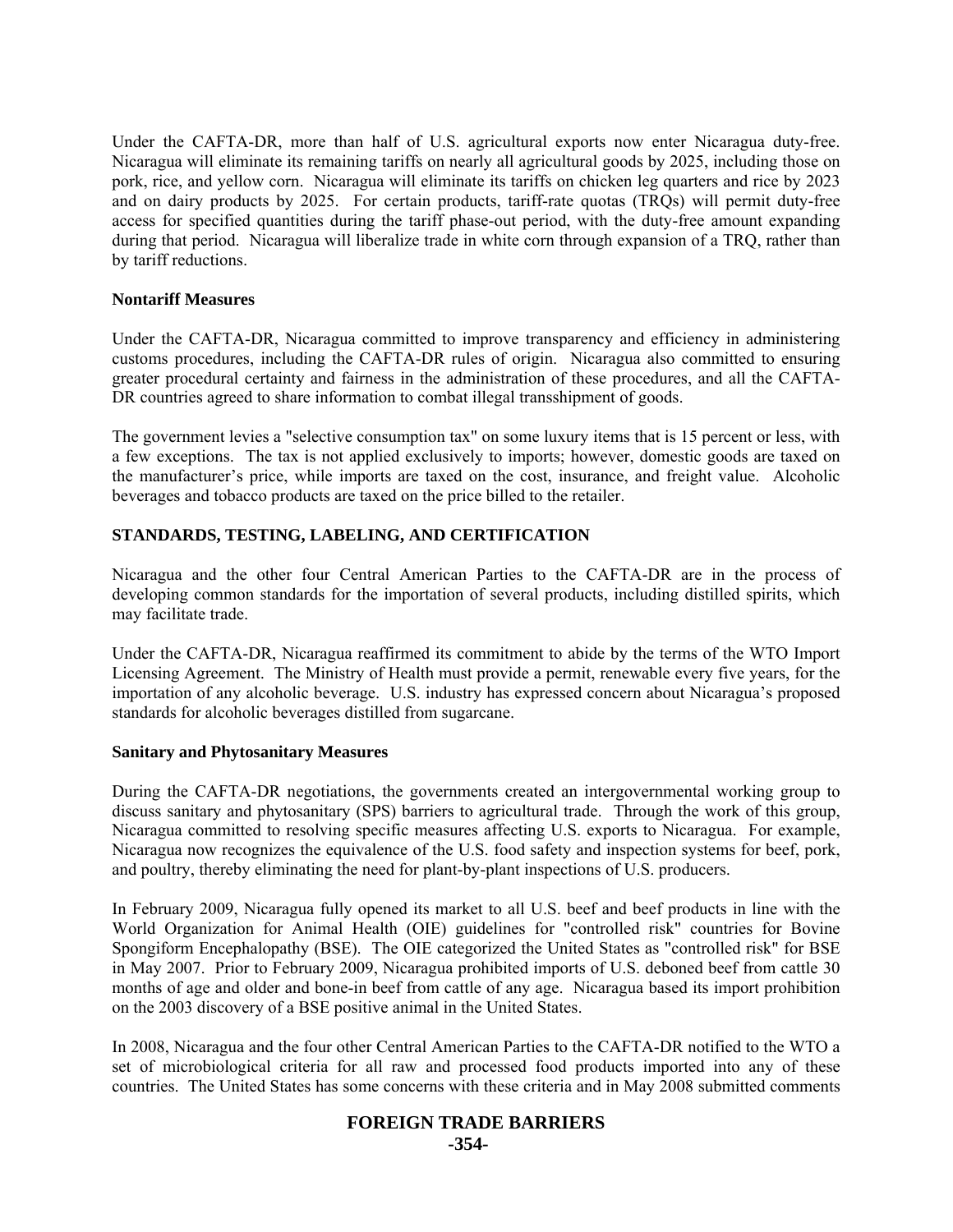to the five countries. The Central American countries are currently evaluating possible amendments to the proposed criteria.

Law 291 regulates the importation of products of agricultural biotechnology. The law was modified in 2003 to establish the Commission on Risk Analysis for Genetically Modified Organisms (CONARGEN), a panel composed of representatives from government and the academic community. According to the law, the Minister of Agriculture and Forestry, taking into consideration risk analysis conducted by CONAGREN, makes a final decision on biotechnology imports. Through this process, Nicaragua has allowed the entry of yellow corn for animal feed. Law 291 also addresses the field testing of biotechnology crops.

Nicaragua is a signatory of the Cartagena Protocol on Biosafety. As mandated by the protocol, Nicaragua requires that agricultural goods containing living modified organisms (LMOs), unless they include 95 percent or greater non-LMO content, be labeled to indicate that they "may contain" LMOs.

#### **GOVERNMENT PROCUREMENT**

Under the CAFTA-DR, procuring entities must use fair and transparent government procurement procedures, including advance notice of purchases and timely and effective bid review procedures for procurement covered by the Agreement. Under the CAFTA-DR, U.S. suppliers may bid on procurements of most Nicaraguan government entities, including key ministries and state-owned enterprises, on the same basis as Nicaraguan suppliers. To make its bidding process more transparent and efficient, Nicaragua launched a computer-based procurement system in 2006. The anticorruption provisions of the CAFTA-DR require each government to ensure under its domestic law that bribery in matters affecting trade and investment, including government procurement, is treated as a criminal offense, or is subject to comparable penalties. Procurement by government entities not covered by the CAFTA-DR, such as the National Electricity Company, remains subject to nontransparent and irregular practices.

Nicaragua is not a signatory to the WTO Agreement on Government Procurement.

#### **EXPORT SUBSIDIES**

Nicaragua does not provide export financing. However, all exporters receive tax benefit certificates equivalent to 1.5 percent of the free-on-board value of the exported goods. Under the CAFTA-DR, Nicaragua may not adopt new duty waivers or expand existing duty waivers that are conditioned on the fulfillment of a performance requirement (*e.g.,* the export of a given level or percentage of goods). However, Nicaragua may maintain such duty waiver measures for such time as it is an Annex VII country for the purposes of the WTO Agreement on Subsidies and Countervailing Measures (SCM Agreement). Thereafter, Nicaragua must maintain any such measures in accordance with Article 27.4 of the SCM Agreement.

### **INTELLECTUAL PROPERTY RIGHTS (IPR) PROTECTION**

The CAFTA-DR provides improved standards for the protection and enforcement of a broad range of IPR, which are consistent with U.S. and international standards, as well as with emerging international standards of protection and enforcement of IPR. Such improvements include state-of-the-art protections for patents, trademarks, undisclosed test and other data submitted to obtain marketing approval for pharmaceuticals and agricultural chemicals, and digital copyrighted products such as software, music, text, and videos as well as further deterrence of piracy and counterfeiting.

## **FOREIGN TRADE BARRIERS -355-**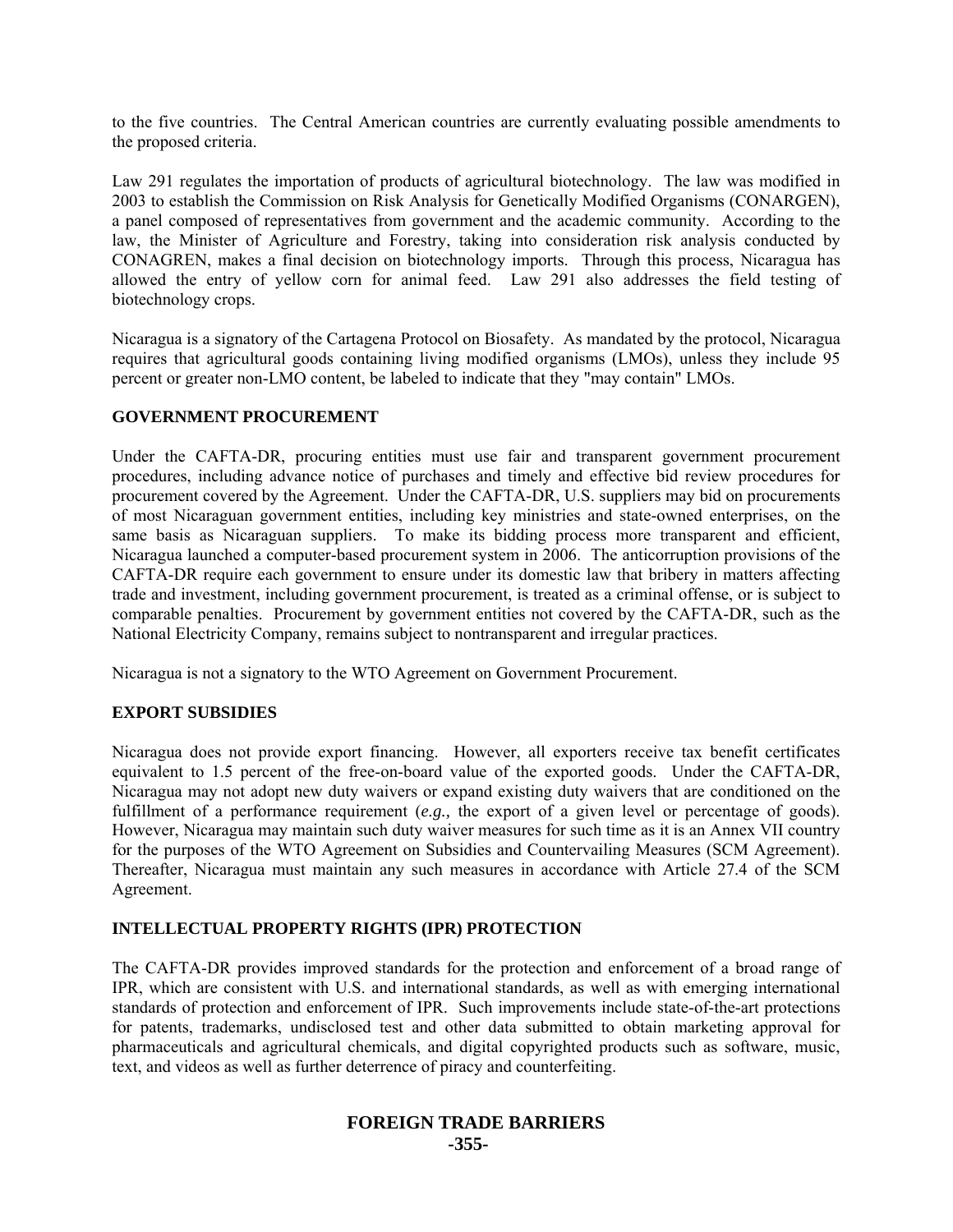In 2008, Nicaragua's National Police implemented a strategy to improve IPR enforcement that included a public awareness program, training on the detection of pirated goods and the application of IPR law, as well as the coordination of raids and seizures of pirated goods and equipment for their production. During the first eight months of 2008, the Nicaraguan police reported having seized 350,000 pirated and 80,000 blank DVDs and CDs and audiovisual equipment worth approximately \$803,000. Despite these improvements, Nicaraguan efforts to enforce IP law remain limited. For example, the Nicaraguan government did not make any IPR-related arrests or convictions in 2008.

#### **SERVICES BARRIERS**

#### **Financial Services**

The CAFTA-DR ensures that U.S. financial services companies have full rights to establish subsidiaries, joint ventures, or bank branches, and U.S. insurance suppliers enjoy full rights to establish subsidiaries and joint ventures, with a phase-in provision for branches of financial services companies. Nicaragua allows U.S. based firms to supply insurance on a cross-border basis, including reinsurance; reinsurance brokerage; marine, aviation, and transport insurance; in addition to other insurance services.

#### **Other Services Issues**

Under the CAFTA-DR, Nicaragua granted U.S. services suppliers substantial access to its services market, including financial services, subject to very few exceptions. The Law on Promotion of National Artistic Expression and on Protection of Nicaraguan Artists (Law 215, 1996) requires that foreign production companies contribute 5 percent of total production costs to a national cultural fund. In addition, the law requires that 10 percent of the technical, creative, and/or artistic staff be locally hired. Under the CAFTA-DR, Nicaragua does not require U.S. film productions to contribute to the cultural fund or hire locally.

Under the CAFTA-DR, Nicaragua opened its telecommunications sector to U.S. investors, service providers, and suppliers. The telecommunications sector is fully privatized and open to competition, although some have expressed concern that political factors may affect renewal of broadcast licenses. Enitel, the former state telephone company, is now 99 percent owned by a Mexican telecommunications company. The mobile telephone industry in Nicaragua is served by two nationwide operators. Enitel controls switching for all cellular service and, therefore, interconnection. The telecommunications regulator, TELCOR, has generally encouraged competition in its licensing and regulatory practices. However, a protracted legal dispute between the executive and legislative branches over the country's public regulatory framework has resulted in a regulatory stalemate at TELCOR.

### **INVESTMENT BARRIERS**

The CAFTA-DR establishes a more secure and predictable legal framework for U.S. investors operating in Nicaragua. Under the Agreement, all forms of investment are protected, including enterprises, debt, concessions, contracts, and intellectual property. U.S. investors enjoy, in almost all circumstances, the right to establish, acquire, and operate investments in Nicaragua on an equal footing with local investors. Among the rights afforded to U.S. investors are due process protections and the right to receive fair market value for property in the event of an expropriation. Investor rights are protected under the CAFTA-DR by an impartial procedure for dispute settlement that is fully transparent and open to the public. Submissions to dispute panels and dispute panel hearings will be open to the public, and interested parties will have the opportunity to submit their views.

## **FOREIGN TRADE BARRIERS -356-**